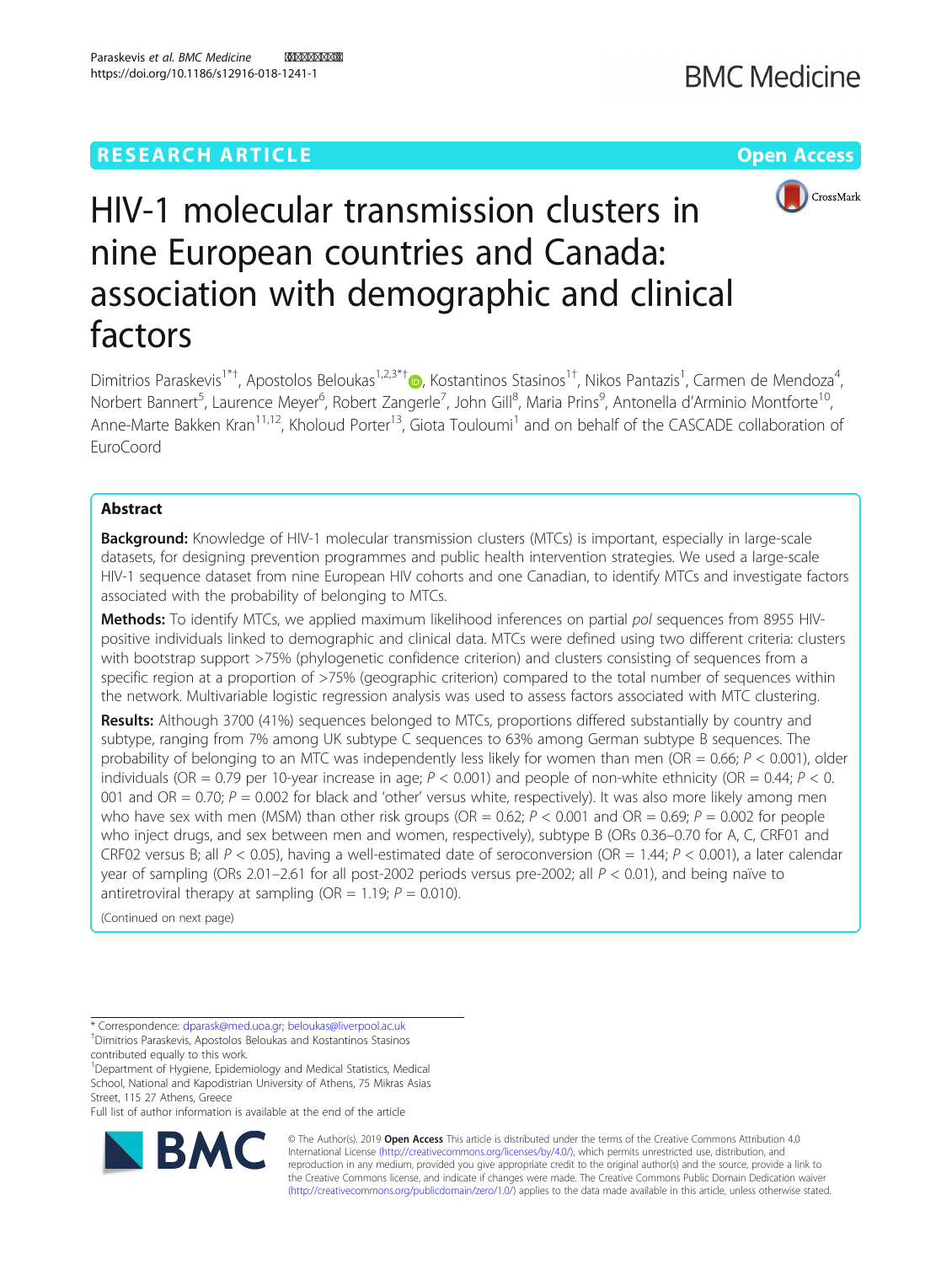#### (Continued from previous page)

**Conclusions:** A high proportion (>40%) of individuals belonged to MTCs. Notably, the HIV epidemic dispersal appears to be driven by subtype B viruses spread within MSM networks. Expansion of regional epidemics seems mainly associated with recent MTCs, rather than the growth of older, established ones. This information is important for designing prevention and public health intervention strategies.

Keywords: Transmission networks, Regional epidemics, Phylogenies, Clusters, HIV epidemic, HIV, Molecular epidemiology

## Background

HIV remains a major global public health issue with an estimated 36.7 million people living with HIV (PLWH) by the end of 2016 [\[1\]](#page-9-0). Since the late 1990s, the progressive availability and success of combination antiretroviral therapy has reduced the risk of opportunistic infections and malignancies in PLWH, remarkably decreasing mor-bidity and mortality [\[1](#page-9-0)]. Global efforts to strengthen HIV treatment programmes have not only transformed HIV to a manageable lifelong disease, but also constitute the most effective strategy for preventing onward transmission of infection and, thus, expansion of the epidemic [[2](#page-9-0), [3](#page-9-0)]. Nonetheless, the annual number of new HIV infections remains high, with 1.8 million new infections in 2016, and the pace of decline is far too slow to reach global targets [[1,](#page-9-0) [4,](#page-9-0) [5\]](#page-9-0). Thus, global HIV prevention and treatment programmes must be guided by information on the sources of new infections and factors driving epidemic maintenance and growth.

The study of the HIV epidemic by molecular phylogenetics has been revolutionised by tools to assess the structure and dispersal of mainly local or regional epidemics [[6](#page-9-0)–[8](#page-9-0)]. When viruses retain a high degree of genetic similarity relative to others, one can assume that their corresponding hosts are related by one or more recent transmission events. HIV-1 is well suited for these analyses because of its high nucleotide substitution rate, which allows the observation of evolutionary changes over a short time period [[9,](#page-9-0) [10\]](#page-10-0). Clustered sequences can infer putative transmission networks, and phylogenetic cluster analysis, combined with epidemiological and demographic data, can help identify the factors underlying the growth of both regional and global epidemics [[11](#page-10-0)–[13](#page-10-0)]. Therefore, large-scale analyses of HIV-1 phylogenies to extract meaningful epidemiological information for evolutionary relationships and transmission history are feasible [\[2](#page-9-0), [3](#page-9-0)]. Such studies are important to identify the transmission of drug-resistant variants and to design prevention programmes and public health intervention strategies [[2,](#page-9-0) [3,](#page-9-0) [13](#page-10-0)–[15](#page-10-0)].

In this study, we use a large HIV-1 sequence dataset of HIV cohorts from nine European countries and one from Canada to undertake molecular phylogenetic analyses to identify and characterise molecular transmission clusters (MTCs). We also examine the likely impact of

clinical and demographic factors on regional phylogenetic clustering.

## **Methods**

## Patient data

As part of the EuroCoord collaboration  $[16]$  $[16]$ , HIV-1 sequence data linked to epidemiological and clinical data were available for 9265 of approximately 32,000 individuals enrolled by September 2014 into one of 10 cohorts from France, Germany, Greece, Italy, the Netherlands, Norway, UK, Austria, Spain and Canada. A subset of these data was from individuals with well-estimated HIV seroconversion dates (thereafter termed 'seroconverters') from the CASCADE (Concerted Action on SeroConversion to AIDS and Death in Europe) collaboration database.

All patients enrolled into the study gave their written informed consent.

## HIV-1 sequences dataset

A pooled initial dataset of 18,655 HIV-1 sequences were available, including protease and partial reverse transcriptase (RT) sequences, alone or combined, and some integrase sequences. These were merged into a dataset of 8955 partial pol sequences (i.e., protease and partial RT). Duplicates were excluded using the online tool ElimDupes [[17\]](#page-10-0), resulting in one sequence per individual. All study sequences were generated as part of routine clinical resistance testing at the participating sites using standard (Sanger) sequencing procedures.

#### HIV-1 subtyping and reference datasets

Subtyping was performed using the online automated subtyping tools COMET (COntext-based Modeling for Expeditious Typing) [\[18\]](#page-10-0) and REGAv.2.0 [\[19\]](#page-10-0). Un-subtyped and undetermined sequences were phylogenetically subtyped as previously described [\[20\]](#page-10-0).

MTCs were identified using a large sample of subtype-specific reference sequences from the Los Alamos HIV-1 sequence database [[21\]](#page-10-0) in separate subtype-specific alignments as explained below. Analyses were conducted only for the most prevalent subtypes, i.e. A–D, F and G, and the circulating recombinant forms (CRF) CRF01\_AE and CRF02\_AG; other subtypes with low proportions in the study dataset  $($  < 0.6% $)$  were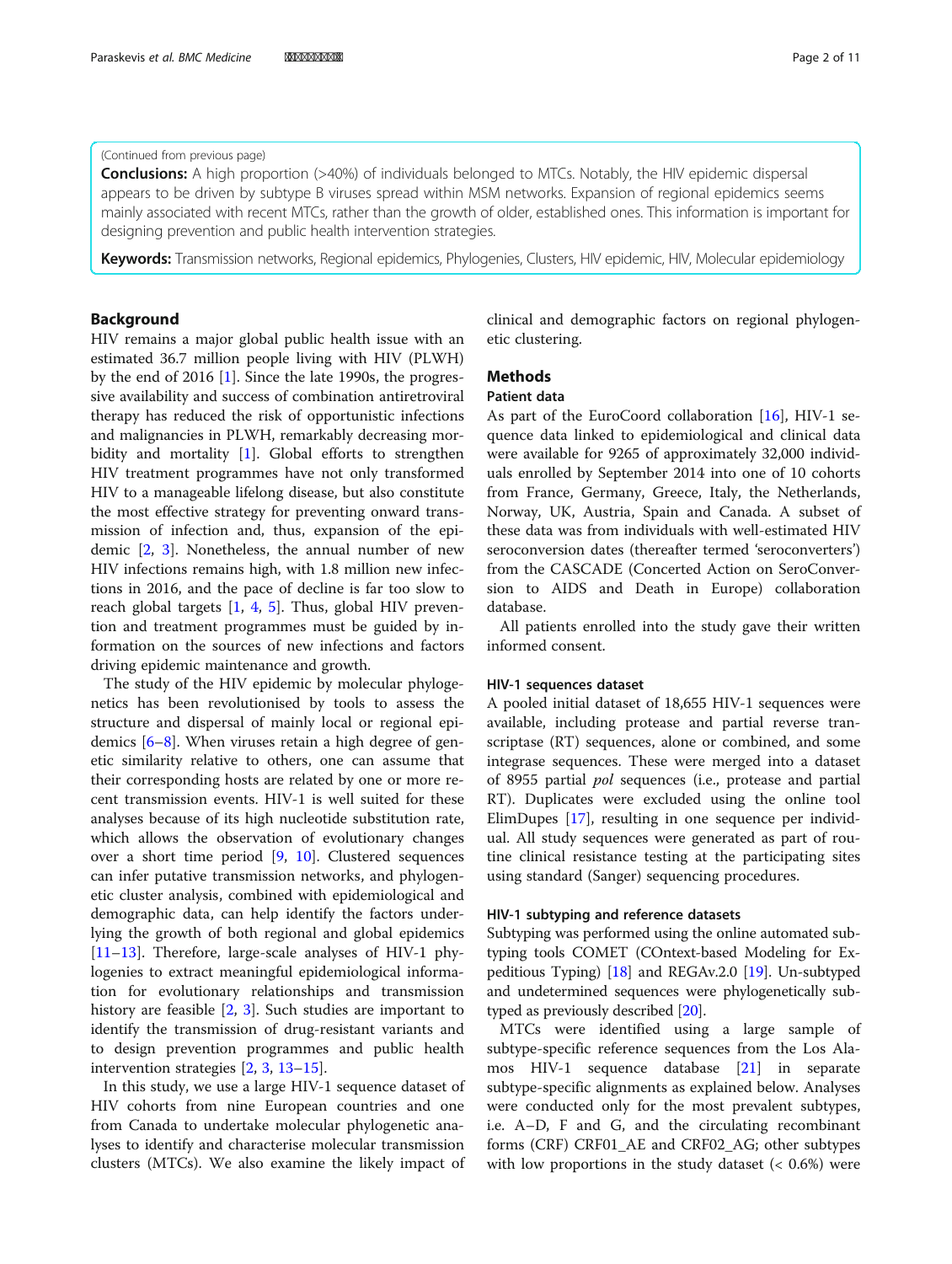not analysed further. Reference datasets for all non-B subtypes, CRF01\_AE and CRF02\_AG included all pol sequences (protease and partial RT) that were publicly available at the time of analysis. The number of reference sequences used per subtype was A, 3782; C, 6581; D, 1216; F, 837; G, 1026; CRF01\_AE, 2696; and CRF02\_AG, 2622. Given the large numbers of subtype B in the HIV Los Alamos database, a final reference dataset of 14,946 out of 42,470 (34.1%) available sequences randomly resampled from different geographic areas and sampling dates was used. All duplicate sequences were excluded prior to analysis.

Study sequences and subtype-specific reference sequences for each subtype and CRF were aligned separately using the MUSCLE programme in subtype-specific alignments [[22\]](#page-10-0). Alignments were manually trimmed using MEGA 6.0 [[23\]](#page-10-0) and mutation sites described in the International Antiviral Society of the USA's (IAS-USA) 2017 published list of Drug Resistance Mutations in HIV-1 [\[24](#page-10-0)] were excluded from all datasets prior to any analyses.

#### Identification of molecular transmission clusters

A two-step analysis approach was followed. Initially, maximum likelihood (ML) phylogenetic inference and bootstrap analysis, as implemented in the RAxML-HCP2 tool, was performed [\[25\]](#page-10-0). ML phylogenies were estimated using the general time-reversible substitution model with gamma rate heterogeneity among sites. MTCs were defined as those clusters with  $\geq 2$  sequences from the same country having bootstrap support greater than 75% (phylogenetic confidence criterion) and those consisting of sequences from a specific area at a proportion greater than 75% (geographic criterion) compared to the total number of sequences within the cluster. Subsequently, an additional confirmatory analysis was performed for the clusters that initially received lower bootstrap support values, namely those between 50% and 75%. Briefly, the consensus sequence for each cluster was estimated, then, using BLAST [\[26](#page-10-0)], the 100 most relevant sequences to the consensus were downloaded and used for the confirmatory analysis. Phylogenetic analysis was performed using the Bayesian method with the general time-reversible substitution model with Γ-distributed rate, as implemented in MrBayes 3.2.2 [[27](#page-10-0)]. The confirmatory analysis was performed on a subset of clusters, namely those comprising  $\geq 5$  sequences fulfilling the geographic criterion, receiving support between 50% and 75%. The Markov chain Monte Carlo method was run for  $2.2x10^6$  generations (burnin was set to  $2x10^5$ generations; 10%), with four chains per run. This was sampled every 1000 steps and was checked for convergence, as previously described [[28](#page-10-0)].

#### Statistical analysis

Demographic and clinical data are summarised using median and interquartile ranges (for continuous variables), or absolute and relative frequencies (for categorical variables). Simple comparisons of the relevant distributions across different levels of other categorical variables are based on chi-square tests for categorical variables, or non-parametric (Mann–Whitney, Kruskal– Wallis) tests. Associations of the probability of belonging to an MTC with various demographic and clinical characteristics (sex, age, mode of transmission, sampling date, subtype, ethnic group, antiretroviral therapy (ART) experience, country, known seroconversion) were investigated using logistic regression models. All variables were used as categorical variable, except for age, which was used as a continuous variable because its effects did not deviate significantly from linearity. As a sensitivity analysis, the final multivariable logistic regression model was also fitted to subsets of the full dataset, excluding data from each of the three smallest cohorts (the Netherlands, Greece, and France), or all of them simultaneously.

#### Results

#### Study population

Overall, 8955 of 9265 (96.7%) individuals with HIV-1 protease/partial RT sequences and matched demographic and clinical data were enrolled in the study. Included individuals were predominantly male (6959/8959; 77.7%) and from the 'men who have sex with men' (MSM) risk group (4980/8955; 55.6%). The majority of included sequences originated from Spain (n = 1978), followed by the UK ( $n = 1559$ ) and Germany ( $n = 1542$ ); more than 50% of the data in the study dataset came from these three countries (see Additional file [1](#page-8-0): Table S1). Almost one-third  $(n = 3050; 34.1%)$  of the study population had well-estimated seroconversion dates. Demographic and clinical characteristics of the corresponding individuals are presented in Table [1](#page-3-0).

#### Subtype analysis

Almost 85% of sequences were of the B subtype (7545; 84.3%), followed by subtypes C (433; 4.8%) and A (260; 2.9%). Among the recombinants, the most frequent were CRF02\_AG (313; 3.5%) and CRF01\_AE (192; 2.1%) (see Additional file [1:](#page-8-0) Table S1). All other subtypes (F, D and G) and other CRFs were much less common at 1% or below (data not shown). Notably, the distribution of subtypes differed significantly by country. In the study dataset, the proportion of subtype B sequences ranged from 60% in Greece to 100% in the Netherlands. Greek sequences in the study dataset had the highest proportion (34.3%; 12/35) of subtype A sequences. High proportions of subtype C were found in the sequences from Canada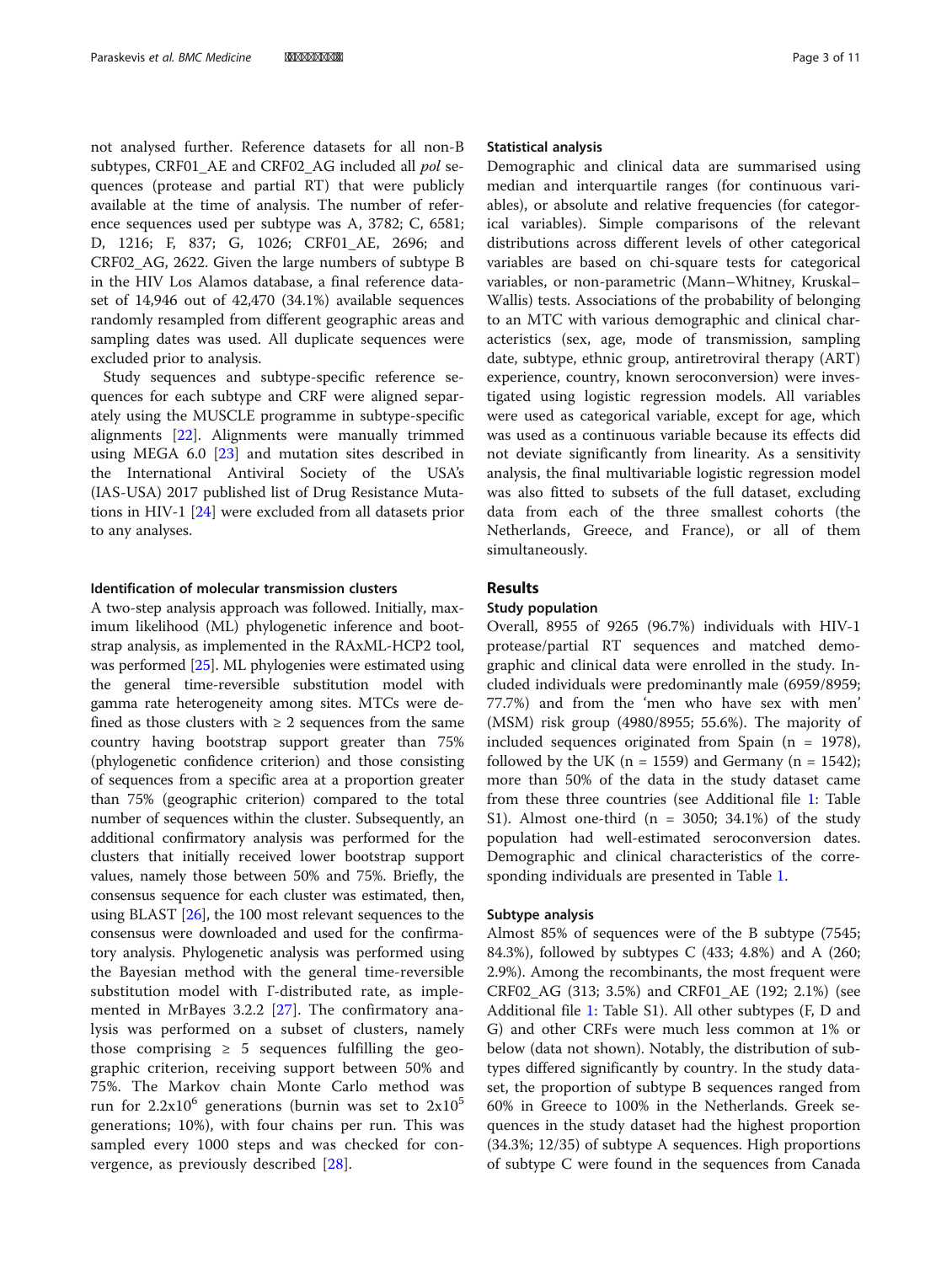|                 | Non-clustered<br>$n=5,255$ | Clustered<br>$n=3,700$ | Overall<br>$N = 8,955$ |            |
|-----------------|----------------------------|------------------------|------------------------|------------|
|                 | N (%)                      | N(% )                  | N (%)                  | $P$ -value |
| Sex             |                            |                        |                        | < 0.001    |
| Male            | 3805 (72)                  | 3154 (85)              | 6959 (78)              |            |
| Female          | 1120 (21)                  | 331 (9)                | 1451 (16)              |            |
| Unknown         | 330 (6)                    | 215(6)                 | 545 (6)                |            |
| Risk group      |                            |                        |                        | < 0.001    |
| <b>MSM</b>      | 2423 (46)                  | 2557 (69)              | 4980 (56)              |            |
| <b>PWID</b>     | 692 (13)                   | 246 (7)                | 938 (11)               |            |
| <b>MSW</b>      | 1510 (29)                  | 577 (16)               | 2087 (23)              |            |
| Haemophiliacs   | $10 (=1)$                  | 2(1)                   | $12$ (<1)              |            |
| Other - unknown | 620 (12)                   | 318 (9)                | 938 (11)               |            |
| Ethnicity       |                            |                        |                        | < 0.001    |
| White           | 2434 (46)                  | 1419 (38)              | 3853 (43)              |            |
| Black           | 377(7)                     | 72 (2)                 | 449 (5)                |            |
| Other           | 377(7)                     | 160(4)                 | 537 (6)                |            |
| Unknown         | 2067 (39)                  | 2049 (55)              | 4116 (46)              |            |
| Country         |                            |                        |                        | < 0.001    |
| Canada          | 558 (11)                   | 383 (10)               | 941 (11)               |            |
| France          | 18 (< 1)                   | 5(1)                   | $23 (=1)$              |            |
| Germany         | 641 (12)                   | 901 (24)               | 1542 (17)              |            |
| Greece          | $28 \approx 1$             | 7(1)                   | 35 (< 1)               |            |
| Italy           | 909 (17)                   | 188(5)                 | 1097 (12)              |            |
| Netherlands     | 51 (1)                     | 7(1)                   | 58 $(<1)$              |            |
| Norway          | 399(8)                     | 226 (6)                | 625 (7)                |            |
| UK              | 975 (19)                   | 584 (16)               | 1559 (17)              |            |
| Austria         | 687 (13)                   | 410 (11)               | 1097 (12)              |            |
| Spain           | 989 (19)                   | 989 (27)               | 1978 (22)              |            |
| Subtype         |                            |                        |                        | < 0.001    |
| Β               | 4195 (80)                  | 3350 (91)              | 7545 (84)              |            |
| C               | 352(7)                     | 81(2)                  | 433 (5)                |            |
| Α               | 192 (4)                    | 68 (2)                 | 260(3)                 |            |
| CRF01_AE        | 156(3)                     | 36(1)                  | 192(2)                 |            |
| CRF02_AG        | 224(4)                     | 89 (2)                 | 313(4)                 |            |
| D               | 42 $(< 1)$                 | 11(0)                  | 53 $(<1)$              |            |
| G               | 45 (< 1)                   | 24(0)                  | $69 (=1)$              |            |
| F               | 49 $(< 1)$                 | 41(1)                  | 90(1)                  |            |
| Sampling date   |                            |                        |                        | < 0.001    |
| 1987-2002       | 1484 (28)                  | 451 (12)               | 1935 (22)              |            |
| 2003-2006       | 1254 (24)                  | 984 (27)               | 2238 (25)              |            |
| 2007-2008       | 1135 (22)                  | 1062 (29)              | 2197 (25)              |            |
| 2009-2011       | 1004 (19)                  | 956 (26)               | 1960 (22)              |            |
| Not available   | 378 (7)                    | 247 (7)                | 625 (7)                |            |

<span id="page-3-0"></span>Table 1 Demographic and clinical characteristics of the study population according to whether or not they belong to a molecular transmission cluster

| Table 1 Demographic and clinical characteristics of the study |
|---------------------------------------------------------------|
| population according to whether or not they belong to a       |
| molecular transmission cluster (Continued)                    |

|                     | Non-clustered<br>$n=5,255$ | Clustered<br>$n=3,700$ | Overall<br>$N = 8,955$ |            |
|---------------------|----------------------------|------------------------|------------------------|------------|
|                     | N(%)                       | N (%)                  | N(% )                  | $P$ -value |
| Seroconversion date |                            |                        |                        | < 0.001    |
| 1981-1996           | 607 (12)                   | 160(4)                 | 767 (9)                |            |
| 1997-2003           | 497 (10)                   | 373 (10)               | 870 (10)               |            |
| 2004-2006           | 261(5)                     | 410 (11)               | 671(8)                 |            |
| 2007-2011           | 299 (6)                    | 443 (12)               | 742 (8)                |            |
| Not known           | 3591 (68)                  | 2314 (63)              | 5905 (66)              |            |

Abbreviations: MSM men who have sex with men, PWID people who inject drugs, MSW men who have sex with men and women

(16.9%; 159/941) and Norway (17.0%; 106/625), while the highest proportion of CRF02\_AG (27.3%; 6/23) was in the French data. The distribution of subtypes, according to cohort country and risk group, are shown in Additional file [1](#page-8-0): Table S1.

## Identification of MTCs

After the first analysis step (ML phylogenetic inference), we identified 1125 putative MTCs comprising sequences from the same country. Of these, 156 (13.9%), 93 (8.3%) and 876 (77.9%) had bootstrap support of 50–65%, 66– 75% and >75%, respectively. Therefore, 77.9% of all clusters fulfilled both criteria for MTCs in the first step (see Additional file [2](#page-8-0): Table S2). Each of the 1125 MTCs consisted of 2–37 sequences from unique individuals, although most (58%;  $n = 653$ ) were small networks of two individuals each. The largest MTC was for subtype B and included 37 sequences from Austria. Large MTCs consisting of  $\geq 12$  sequences were also identified for subtypes C, G, F and CRF02. Finally, the biggest nationally mixed MTC included 25 subtype B sequences from Norway ( $n = 22$ ) and Germany ( $n = 3$ ) (Fig. [1](#page-5-0)).

Many subtype B clusters  $(n = 230)$  fulfilled the geographic criterion for MTCs, but had bootstrap support below the threshold of 75% (see Additional file [2:](#page-8-0) Table S2). Fifty-eight of those with  $\geq 5$  sequences underwent the confirmatory analysis. This showed that initial clustering was robust in all 58 subtype B MTCs; 40/148 (27.0%) with bootstrap support of 50–65% and 18/82 (22.0%) with bootstrap support of 66–75% always receiving a posterior probability support greater than 0.95.

After initial and confirmatory analyses, we identified that 3700/8955 (41.3%) sequences belonged to MTCs. Specifically, for subtype B, the sequences clustered in MTCs ranged from 12% in the Netherlands to 63% in Germany, while for subtype C, the proportion included in MTCs ranged between 7% for the UK and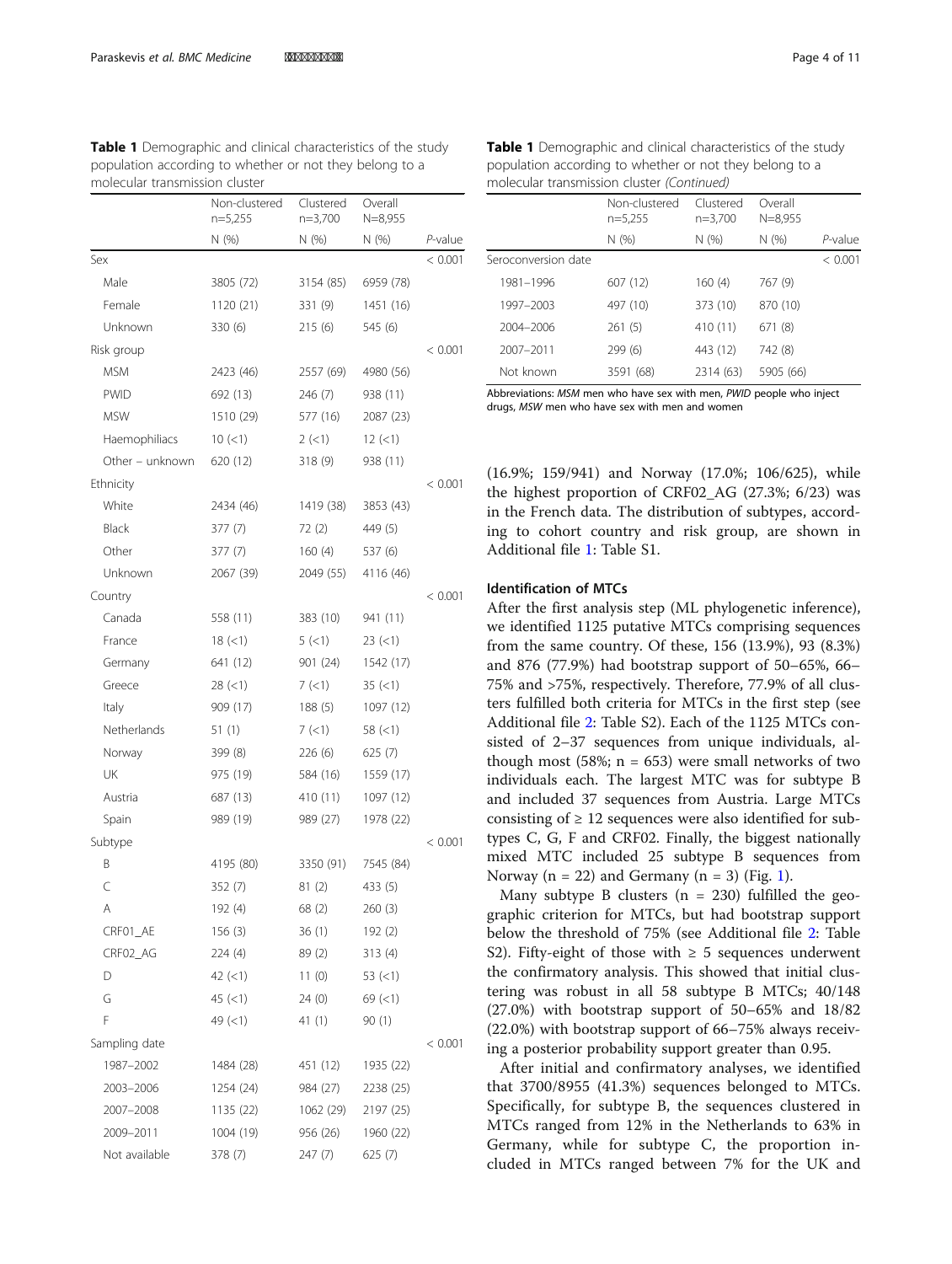<span id="page-4-0"></span>

|                                                   |           |                     | Table 2 Proportion of sequences belonging to a mol- |                   |           | ecular transmission cluster (MTC) by cohort country and HIV-1 subtype |                      |                  |              |                          |                 |                  |             |                          |                       |
|---------------------------------------------------|-----------|---------------------|-----------------------------------------------------|-------------------|-----------|-----------------------------------------------------------------------|----------------------|------------------|--------------|--------------------------|-----------------|------------------|-------------|--------------------------|-----------------------|
| Country                                           |           |                     |                                                     |                   |           |                                                                       | CRFO1 AE             |                  | CRF02_AG     |                          | Other (D, F, G) |                  | Overal      |                          |                       |
|                                                   | N (%)     | Not MTC<br>8<br>Z   | N (%)<br>Š                                          | Not MTC<br>8<br>Z | N (%)     | Not MTC<br>N (%)                                                      | $\frac{8}{2}$<br>NIC | Not MTC<br>N (%) | N (%)<br>MIC | Not MTC<br>$\frac{8}{2}$ | N (%)<br>MTC    | Not MTC<br>N (%) | N (%)       | Not MTC<br>$\frac{8}{2}$ | N (%)<br><b>Total</b> |
| Canada                                            | 7 (30.4)  | 16 (69.6)           | 332 (47.4)                                          | 368 (52.6)        | 29 (18.2) | 130 (81.8)                                                            | 4 (36.4)             | 7 (63.6)         | 6(24.0)      | 19 (76.0)                | 5(21.7)         | 18 (78.3)        | 383 (40.7)  | 558 (59.3)               | 941 (100.0)           |
| France                                            |           |                     | 5 (29.4)                                            | 12 (70.6)         |           |                                                                       |                      |                  |              | 6 (100.0)                |                 |                  | 5(21.7)     | 18 (78.3)                | 23 (100.0)            |
| Germany                                           | 4 (12.9)  | 27 (87.1)           | 869 (62.8)                                          | 514 (37.2)        | 5 (20.0)  | 20 (80.0)                                                             | 7 (175)              | 33 (82.5)        | 14(29.8)     | 33 (70.2)                | 2(12.5)         | 14(87.5)         | 901 (58.4)  | 641 (41.6)               | 1542 (100.0)          |
| Greece                                            | 2(16.7)   | 10(83.3)            | 5 (23.8)                                            | 16 (76.2)         |           |                                                                       |                      |                  |              | (100.0)                  |                 | (100.0)          | 7 (20.0)    | 28 (80.0)                | 35 (100.0)            |
| kaly                                              | 4(57.1)   | 3 (42.9)            | 164 (16.1)                                          | 854 (83.9)        |           | 10 (100.0)                                                            |                      | 3(100.0)         | 4(18.2)      | 18(81.8)                 | 16(43.2)        | 21 (56.8)        | 188 (17.1)  | 909 (82.9)               | 1097 (100.0)          |
| Netherlands                                       |           |                     | 7(12.1)                                             | 51 (87.9)         |           |                                                                       |                      |                  |              |                          |                 |                  | 7(12.1)     | 51 (87.9)                | 58 (100.0)            |
| Norway                                            | 6(14.3)   | 36 (85.7)           | 165 (43.5)                                          | 214 (56.5)        | 25 (23.6) | 81 (76.4)                                                             | 13 (28.9)            | 32(71.1)         | 9(27.3)      | 24 (72.7)                | 8 (40.0)        | 12 (60.0)        | 226 (36.2)  | 399 (63.8)               | 625 (100.0)           |
|                                                   | 4(13.3)   | 26 (86.7)           | 574 (40.1)                                          | 856 (59.9)        | (6.9)     | 54 (93.1)                                                             |                      | 14 (100.0)       |              | 19 (100.0)               | 2 (25.0)        | 6(75.0)          | 584 (37.5)  | 975 (62.5)               | 1559 (100.0)          |
| Austria                                           | 23 (28.1) | 59 (72.0)           | 301 (42.0)                                          | 429 (58.0)        | 21 (18.6) | 48 (81.4)                                                             | 12 (16.2)            | 62 (83.8)        | 18 (25.4)    | 53 (74.7)                | 35 (49.3)       | 36 (50.7)        | 410 (37.4)  | 687 (62.6)               | 0.001) 4601           |
| Spain                                             |           | 18 (54.6) 15 (45.5) | 918 (51.0)                                          | 881 (49.0)        | 7(43.8)   | 9(56.3)                                                               |                      | 5 (100.0)        | 38 (42.7)    | 51 (57.3)                | 8 (22.2)        | 28 (77.8)        | 989 (50.0)  | 989 (50.0)               | 1978 (100.0)          |
| Total                                             |           |                     | 68 (26.2) 192 (73.9) 3350 (44.4)                    | 4195 (55.6)       | 81 (18.7) | 352 (81.3)                                                            | 36 (18.8)            | 156 (81.3)       | 89 (28.4)    | 224 (71.6)               | 76 (35.9)       | 136 (64.2)       | 3700 (41.3) | 5255 (58.7)              | 8955 (100.0)          |
| Abbreviation: MTC Molecular transmission clusters |           |                     |                                                     |                   |           |                                                                       |                      |                  |              |                          |                 |                  |             |                          |                       |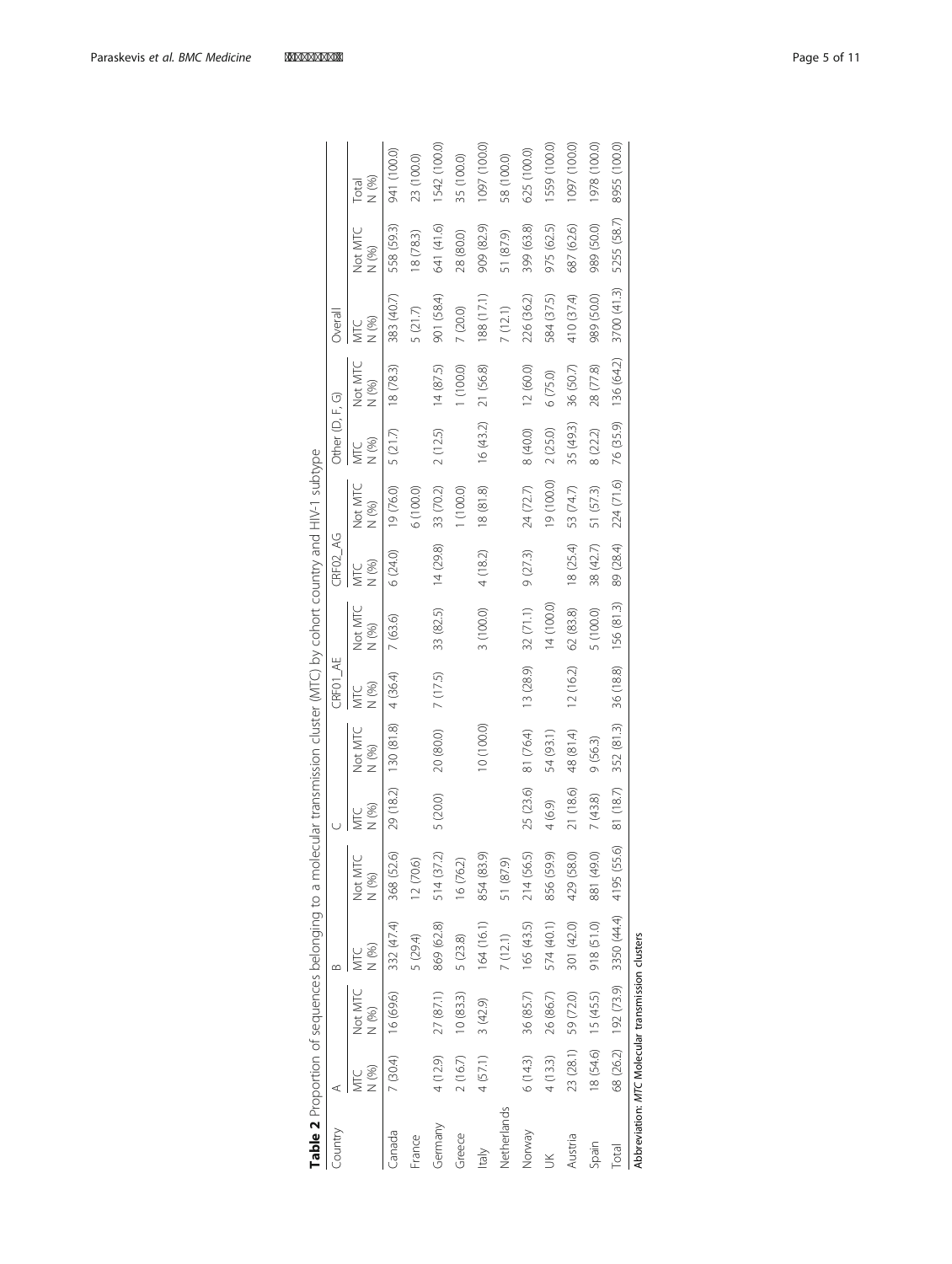<span id="page-5-0"></span>

44% for Spain (Table [2](#page-4-0)). In Spain, we identified that the highest proportion of clustered sequences belonged to CRF02\_AG (38/89, 42.7%) and A (18/33, 54.6%) (Fig. [2](#page-6-0)). Canadian sequences, with respect to their low numbers, represented the highest percentage of clustered sequences for CRF01\_AE (4/11, 36.4%) and subtype D (5/12, 41.7%) (Table [2](#page-4-0)). Finally, 29/41 (70.7 %) of subtype F sequences from Austria clustered together, including one MTC of 23 sequences and three small clusters of two sequences each, and 12/17 (70.6%) of subtype G sequences from Italy clustered together (Fig. 1b).

More specifically, for subtype B MTCs, 25/833 (3.0%) were nationally mixed MTCs, comprising 231 from 3350 (6.9%) subtype B sequences clustered to MTCs originating from two or three of the following countries: Austria, Germany, Italy, Norway, Spain and UK. Ten out of 25 (40.0%) of these were identified from the initial ML phylogenies, while another 15 (60.0%) were identified after the confirmatory analysis.

## Association of clustering with demographic and clinical factors

Table [3](#page-7-0) presents the results from multivariable logistic regression models for the association between the probabilities of belonging to an MTC with other demographic or clinical factors. Women were less likely to belong to an MTC than men (OR = 0.66; 95% CI, 0.56– 0.78;  $P < 0.001$ ), as were those of black or other ethnicity than white (black versus white:  $OR = 0.44$ , 95% CI, 0.32–0.62,  $P < 0.001$ ; other ethnicity versus white: OR = 0.70, 95% CI, 0.55–0.88;  $P = 0.002$ ). Sequences of subtypes A and C and CRFs CRF01\_AE or CRF02\_AG were significantly less likely to cluster than subtype B. MSM were more likely to cluster than all other risk groups. Younger age and being ART-naïve at sampling were also associated with increased probabilities of belonging to an MTC.

A trend was observed for an increased probability of clustering in individuals who contributed samples in more recent calendar periods and in PLWH with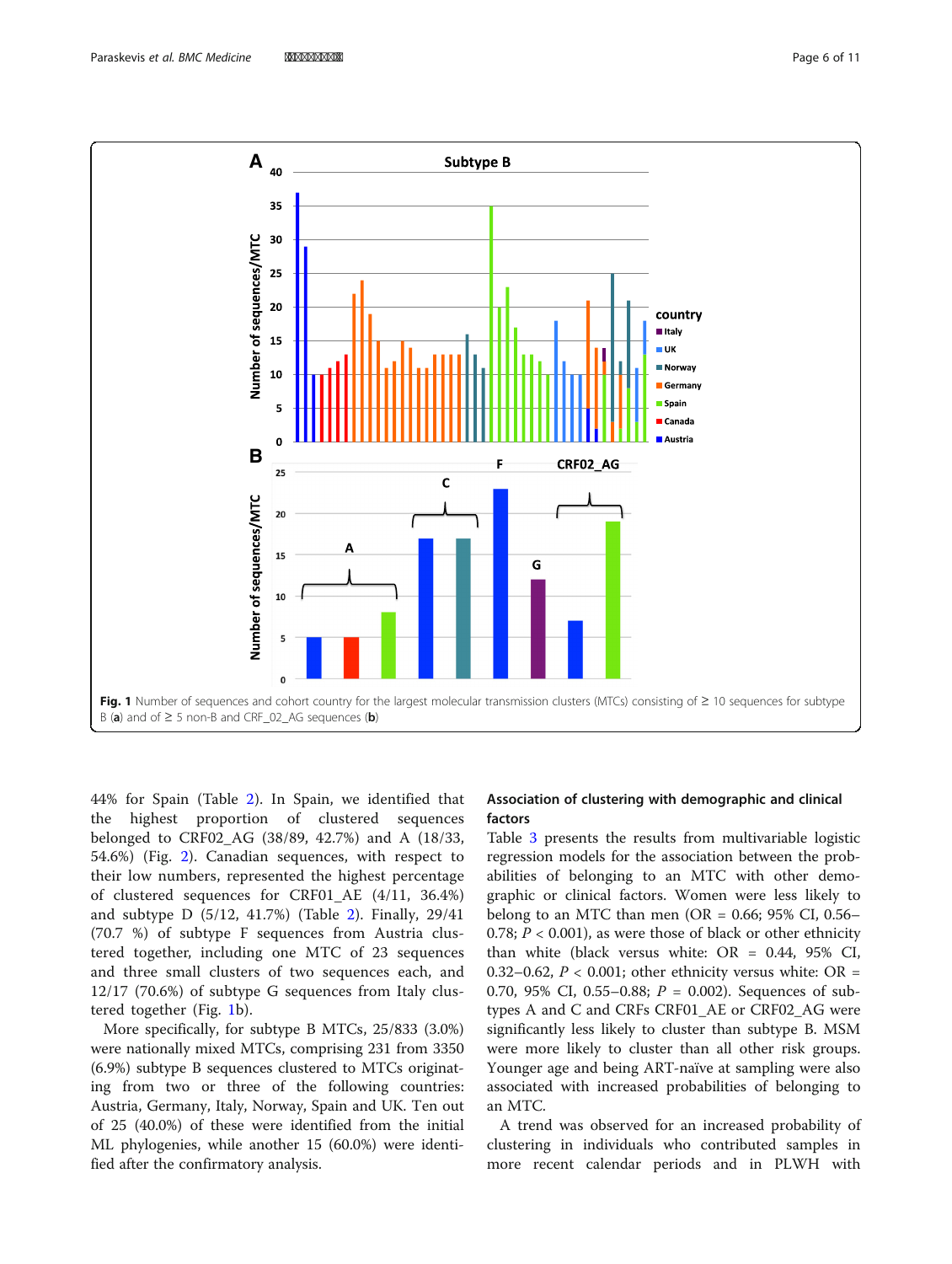<span id="page-6-0"></span>

well-estimated seroconversion dates. Finally, clustering probabilities differed by cohort country, with higher probabilities observed in Germany and Canada followed by Spain. Individuals followed up in Greece, the Netherlands and France had the lowest probabilities of belonging to an MTC. Repeating the analysis after exclusion of participants belonging to one or all of these small cohorts yielded estimates with negligible differences compared with those of the main analysis.

## **Discussion**

Phylogenetic analyses of ~9000 HIV-1 sequences revealed that >40% of them belonged in MTCs. While this observation is consistent with other reports of HIV-1 epidemic dispersal in these countries  $[29-34]$  $[29-34]$  $[29-34]$  $[29-34]$  $[29-34]$ , our study is among the first to investigate the structure of these

regional HIV-1 phylogenies in greater detail, using a large-scale sequence dataset, dense reference sequence sampling and associating multiple clinical and demographic factors with the dispersal of MTCs.

An additional strength of this study is that all the available sequences of non-B and CRF subtypes deposited in the HIV Los Alamos database were used as reference sequences for phylogenetic analysis. For subtype B, we used more than one-third of the publicly available references sequences (14,946 of 42,470; 34.1%) after random selection representative of the global subtype B epidemic. Finally, MTCs were identified as those clustered sequences fulfilling both phylogenetic (bootstrap value > 75% or posterior probability support > 0.95) and geographic criteria (75% of clustered sequences from the same region). To date, there is no consensus on the methodology used to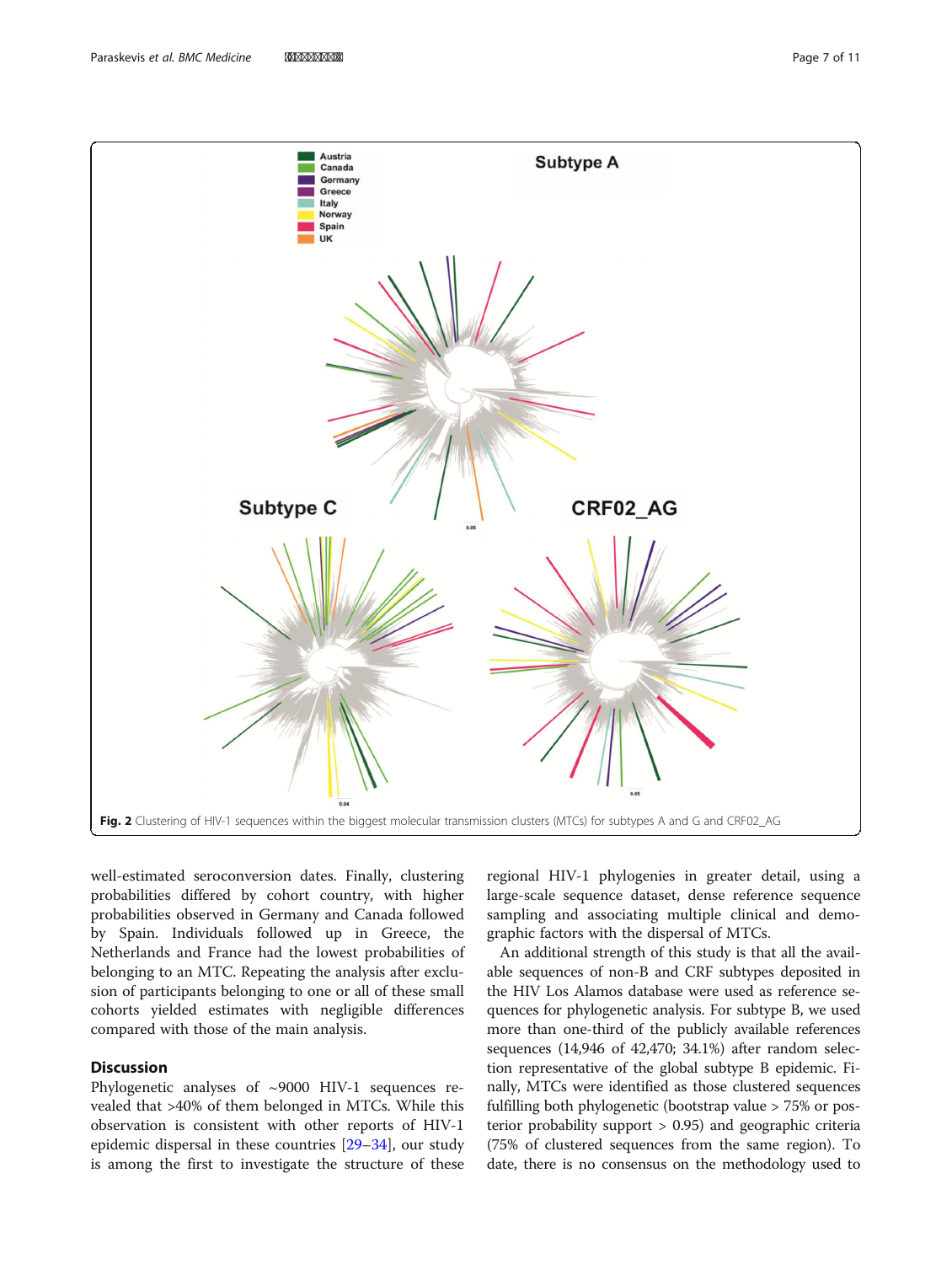<span id="page-7-0"></span>Table 3 Factors associated with the probability of belonging to a molecular transmission cluster: results from a multivariable logistic regression model

| Covariate              | Odds ratio | 95% CI          | P-value |
|------------------------|------------|-----------------|---------|
| Sex                    |            |                 |         |
| Male <sup>a</sup>      | 1          |                 |         |
| Female                 | 0.66       | $(0.56 - 0.78)$ | < 0.001 |
| Unknown                | 0.44       | $(0.04 - 5.10)$ | 0.514   |
| Subtype                |            |                 |         |
| $B^a$                  | 1          |                 |         |
| CRF02_AG               | 0.70       | $(0.53 - 0.94)$ | 0.016   |
| C                      | 0.51       | $(0.38 - 0.69)$ | < 0.001 |
| A                      | 0.65       | $(0.48 - 0.89)$ | 0.007   |
| CRF01_AE               | 0.36       | $(0.24 - 0.54)$ | < 0.001 |
| Other (D,F,G)          | 1.04       | $(0.76 - 1.42)$ | 0.814   |
| Country                |            |                 |         |
| Germany <sup>a</sup>   | 1          |                 |         |
| Canada                 | 0.91       | $(0.66 - 1.26)$ | 0.584   |
| Spain                  | 0.7        | $(0.59 - 0.83)$ | < 0.001 |
| Norway                 | 0.68       | $(0.49 - 0.94)$ | 0.021   |
| Austria                | 0.68       | $(0.50 - 0.92)$ | 0.014   |
| UK                     | 0.5        | $(0.36 - 0.69)$ | < 0.001 |
| Italy                  | 0.39       | $(0.29 - 0.53)$ | < 0.001 |
| France                 | 0.23       | $(0.06 - 0.86)$ | 0.028   |
| Netherlands            | 0.2        | $(0.09 - 0.45)$ | < 0.001 |
| Greece                 | 0.17       | $(0.07 - 0.41)$ | < 0.001 |
| Age at sample date     |            |                 |         |
| Per 10-year increase   | 0.79       | $(0.75 - 0.84)$ | < 0.001 |
| Sampling date          |            |                 |         |
| 1987-2002 <sup>a</sup> | 1          |                 |         |
| 2003-2006              | 2.01       | $(1.67 - 2.43)$ | < 0.001 |
| 2007-2008              | 2.38       | $(1.95 - 2.91)$ | < 0.001 |
| 2009-2011              | 2.61       | $(2.12 - 3.19)$ | < 0.001 |
| Seroconverter          |            |                 |         |
| No <sup>a</sup>        | 1          |                 |         |
| Yes                    | 1.44       | $(1.23 - 1.69)$ | < 0.001 |
| Risk group             |            |                 |         |
| MSM <sup>a</sup>       | 1          |                 |         |
| <b>PWID</b>            | 0.62       | $(0.52 - 0.74)$ | < 0.001 |
| <b>MSW</b>             | 0.69       | $(0.59 - 0.80)$ | < 0.001 |
| Haemophiliacs          | 0.27       | $(0.06 - 1.27)$ | 0.097   |
| Other - unknown        | 0.55       | $(0.42 - 0.72)$ | < 0.001 |
| Ethnicity              |            |                 |         |
| White <sup>a</sup>     | 1          |                 |         |
| Black                  | 0.44       | $(0.32 - 0.62)$ | < 0.001 |
| Other                  | 0.70       | $(0.55 - 0.88)$ | 0.002   |

Table 3 Factors associated with the probability of belonging to a molecular transmission cluster: results from a multivariable logistic regression model (Continued)

| Covariate             | Odds ratio | 95% CI          | $P$ -value |
|-----------------------|------------|-----------------|------------|
| Unknown               | 0.91       | $(0.72 - 1.17)$ | 0.467      |
| ART-naïve at sampling |            |                 |            |
| No <sup>a</sup>       |            |                 |            |
| Yes                   | 119        | $(1.04 - 1.35)$ | 0.010      |

Abbreviations: MSM men who have sex with men, PWID people who inject drugs, MSW men who have sex with men and women a Reference category

infer HIV-1 transmission clusters [[35](#page-10-0)]. In our study we used both geographic and phylogenetic criteria and a large number of globally sampled reference sequences to identify MTCs.

Not surprisingly for these 10 countries, subtype B was the most prevalent subtype in this dataset (84.3%), followed by subtypes C (4.8%), CRF02\_AG (3.5%), A (2.9%) and CRF01\_AE (2.1%), which is consistent with previously reported data [\[29,](#page-10-0) [36](#page-10-0), [37\]](#page-10-0). Notably, the probability of clustering in an MTC was significantly higher among subtype B than non-B sequences (ORs,  $CRF02_AG = 0.70$ ,  $A = 0.65$ ,  $C = 0.51$  and  $CRF01_AE =$ 0.36; range of P-values 0.001–0.016) (Table 3). Some studies have noted differences in the biological properties of HIV-1 subtypes [\[38,](#page-10-0) [39\]](#page-10-0), but there is no conclusive evidence that certain subtypes are more infectious or have higher transmissibility than others. This is most likely because of the high prevalence of subtype B infections in individuals enrolled in the study cohorts versus non-B subtypes and recombinants, rather than differences in the transmissibility and infectivity of subtype B viruses. It was the subtype B form of HIV-1 that was introduced to Western Europe and this remains the most prevalent subtype across Europe [[29,](#page-10-0) [36\]](#page-10-0). However, infections with non-B subtypes are more common among individuals from highly endemic areas, with sex between men and women being the predominant HIV risk factor. The only exceptions in Western Europe are Greece and Portugal, where subtypes G and A have spread successfully among the local populations [[29,](#page-10-0) [40\]](#page-10-0). Given the characteristics of the spread of these HIV-1 subtypes throughout Western Europe, the finding that subtype B infections have a higher probability of belonging to an MTC reflects that local populations are more likely to be infected within their country (e.g., through regional networks). This hypothesis is further supported by the differences across ethnic groups. In all comparisons, samples from people of white ethnicity were much more likely to contain sequences belonging to MTCs than others ( $P < 0.001$  in all cases). These findings suggest that differences in the probability of belonging to an MTC are likely to be associated with the fact that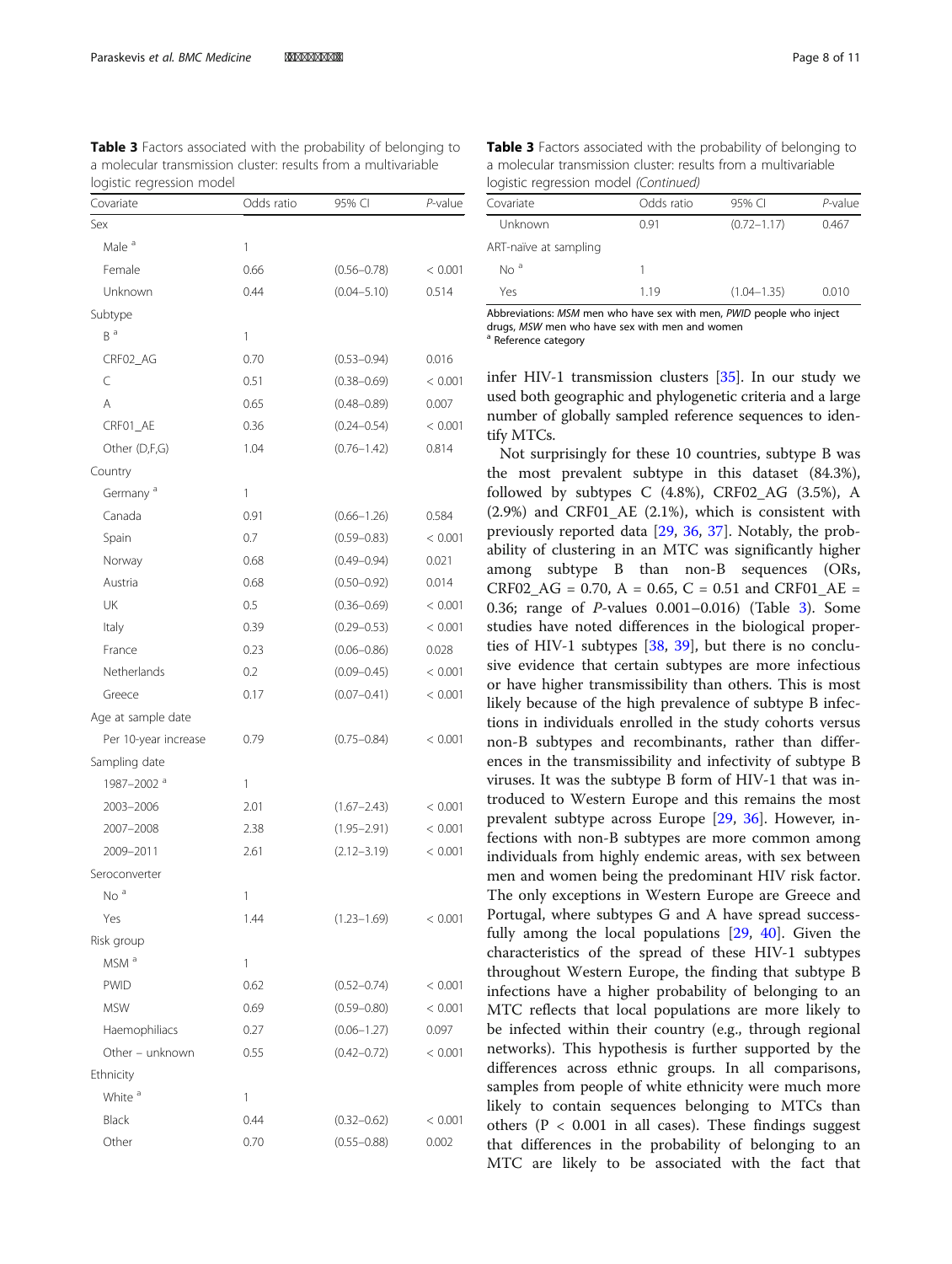<span id="page-8-0"></span>residents of each country are more closely linked with each, rather than the fact that they are infected with subtype B per se. In other words, if another subtype, such as C, was dominant in Europe, we would probably observe a similar pattern, but with subtype C rather than B. To date, non-B infections in Western Europe (except for Greece and Portugal) are detected either as single lineages – not grouped with others from the same area, or forming small clusters of few sequences [\[29,](#page-10-0) [41](#page-10-0)]. Our study highlights that non-B subtypes have not been associated with widespread epidemics in Europe, but in some countries there is some evidence for regional expansion [[20,](#page-10-0) [41,](#page-10-0) [42](#page-10-0)].

The subtype B epidemic was first described in the MSM population, but was spread among PWID soon afterwards [\[43\]](#page-10-0). We also found that the MSM population was more likely to belong to MTCs than heterosexuals, PWID and haemophiliacs, suggesting that the MSM population has a greater chance of transmitting HIV between their members (Table [3](#page-7-0)). Others have also confirmed this trend [\[13](#page-10-0), [44\]](#page-10-0). With respect to our findings, there may be a higher prevalence of HIV in this group, a higher probability of HIV transmission through MSM practices or more risky behaviour [[13,](#page-10-0) [44\]](#page-10-0). The probability of clustering was also higher among younger and ART-naïve individuals, reflecting that the younger age group may engage in more risky behaviour and has higher HIV-RNA levels [\[11](#page-10-0)].

Finally, the probability of belonging to an MTC differed by cohort country, with higher probabilities observed in Germany and Canada, followed by Spain (Table [3\)](#page-7-0). Since nearly 50% of study sequences were from the three countries with the highest probabilities (namely Spain, UK and Germany), these observed higher probabilities might be explained by the regional expansion of local epidemics [\[20](#page-10-0), [30,](#page-10-0) [34\]](#page-10-0).

There are several limitations to this study, as in all molecular epidemiological studies. Firstly, the findings may be distorted by the sampling method used. For instance, in all cohorts, there were more sequences available with more recent sampling dates. Significantly reduced sampling from Greece, France and the Netherlands may have biased our results. To minimise the effect of bias, we used a) highly homogenous inclusion criteria; b) a large-scale sequence cohort dataset and c) a large number of reference sequences (>34% of all available for subtype B and 100% for all other subtypes and CRFs analysed) to infer the fine structure of regional epidemics and dispersal networks. Furthermore, clustering definition of sequences uses both phylogenetic and geographic criteria, enabling higher sensitivity for the identification of MTCs. Although we used stricter definitions for networks, the current definition remains credible because it has been confirmed by Bayesian analysis [\[28,](#page-10-0) [45,](#page-10-0) [46\]](#page-10-0). Finally, to avoid sampling bias – especially given the lower numbers of sequences from the Greek, French and Dutch cohorts – we repeated the multivariable analysis after excluding participants belonging to one of these three small cohorts. Results of this repeated analysis yielded estimates with negligible differences compared with the main analysis.

We found that sequences from samples from individuals with well-estimated seroconversion dates and more recent sampling dates had a higher probability of belonging to MTCs in the specific regional cohorts. Given improvements in the depth of sampling and efficiency of sequencing, larger and more complete HIV-1 sequence datasets are now available. This suggests that some of the increase in the regional MTCs might, at least in part, be attributed to better capturing of recent transmission events. This is in line with previous findings, in which recently infected patients were found to be crucial in the spread of the HIV epidemic  $[8, 11]$  $[8, 11]$  $[8, 11]$  $[8, 11]$ . Thus, prevention measures should specifically target these newer MTCs of specific risk groups. The public health implications of such findings, including treatment strategies, are of special interest.

## Conclusion

Using a large-scale dataset comprising protease and partial RT sequences from unique patients from nine European countries and Canada, which were linked to demographic and clinical data, we identified that a high proportion (>40%) of PLHIV belong to an MTC. The epidemic appears to be driven by subtype B viruses spreading among young people in the MSM population. We also found that the recent increase in regional epidemics might, at least in part, be attributed to recent transmission clusters and not the growth of older, established clusters. This finding is in line with recent observations that recently infected patients are crucial in spreading the HIV-1 epidemic and is of significant importance for designing prevention public health intervention strategies.

## Additional files

[Additional file 1:](https://doi.org/10.1186/s12916-018-1241-1) Table S1. HIV-1 subtype distribution by cohort country and risk group. (DOCX 25 kb) [Additional file 2:](https://doi.org/10.1186/s12916-018-1241-1) Table S2. Bootstrap support values of MTCs identified

with ML phylogenies. (DOCX 22 kb)

[Additional file 3:](https://doi.org/10.1186/s12916-018-1241-1) CASCADE and EuroCoord acknowledgements, and list of ethics committees. (DOCX 20 kb)

[Additional file 4:](https://doi.org/10.1186/s12916-018-1241-1) Study sequences. (XLS 7720 kb)

#### Abbreviations

ART: antiretroviral therapy; CRF: circulating recombinant form; MTC: molecular transmission cluster; ML: maximum likelihood; MSM: men who have sex with men; PLWH: people living with HIV; RT: reverse transcriptase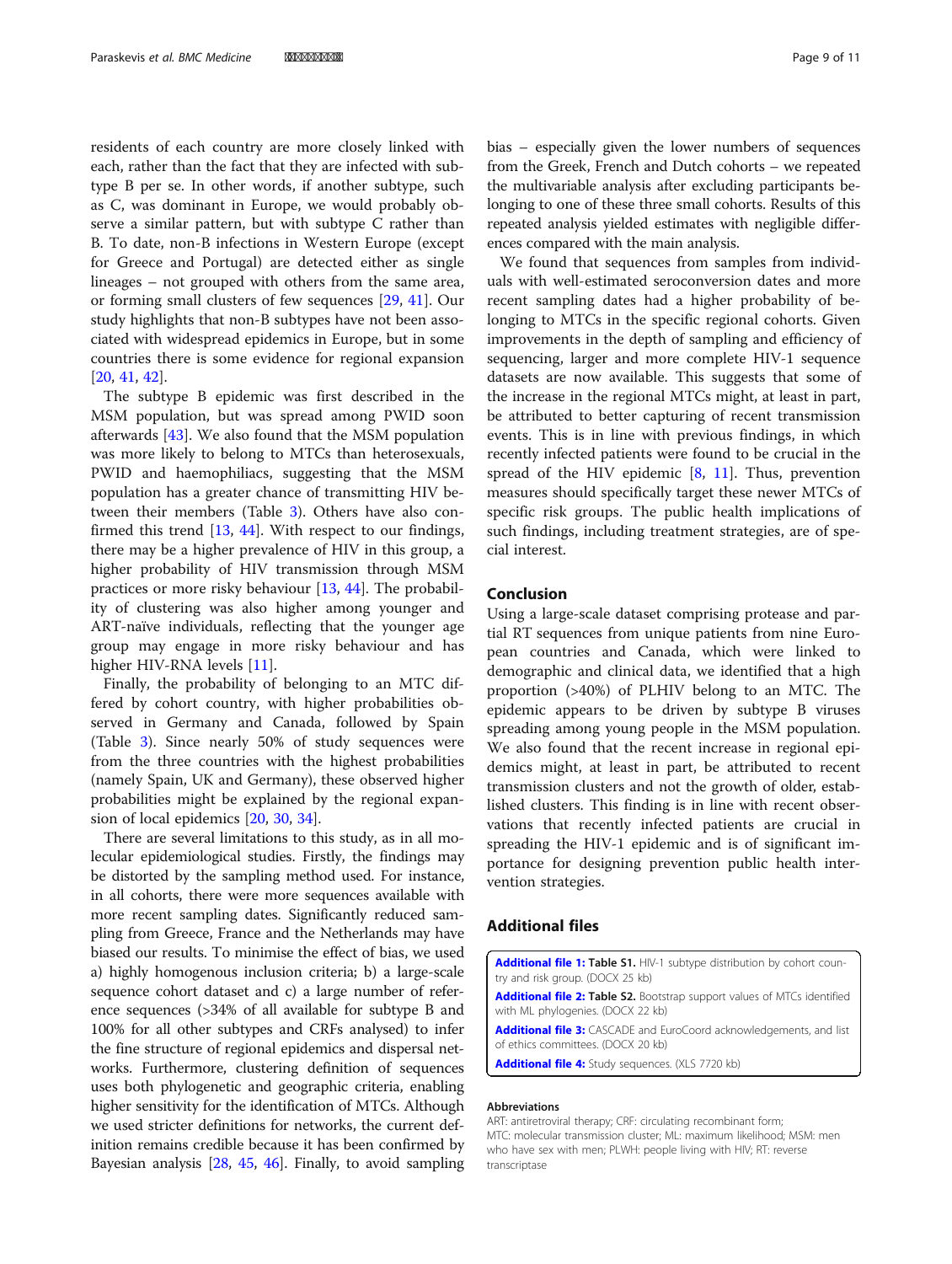#### <span id="page-9-0"></span>Acknowledgements

The authors would like to acknowledge a number of people involved in the CASCADE collaboration and EuroCoord. A full list can be found in the (in Additional file [3](#page-8-0)).

#### Funding

The research leading to these results received funding from the EU FP7 (FP7/ 2007-2013) under EuroCoord grant agreement number 260694. AB was funded through the ΙΚΥ Fellowships of Excellence for Postdoctoral Research in Greece – Siemens Program. The study was partly supported by the Hellenic Society for the Study of AIDS and STDs.

#### Availability of data and materials

All study sequences used in this analysis are included in Additional file [4](#page-8-0) with no patient identifiers.

#### Authors' contributions

DP, AB and KP conceived and designed the study. DP, AB, KS, NP, CM, NB, LM, RZ, JG, MP, AAM, AMBK, KP and GT acquired the data. DP, AB, KS, NP and GT conducted phylogenetic and statistical analyses. DP, AB and NP drafted and revised the manuscript. DP, AB, NP, KP and GT reviewed the manuscript for important intellectual content. All authors read and approved the final version of the manuscript.

#### Ethics approval and consent to participate

List of approval numbers/references from all participating cohorts: Austrian participating centres: Ethikkommission der Medizinische Universitat Graz (21-431 ex09/10); Ethikkommission der Medizinischen Universitat Innsbruck (283/4.4); Ethikkommission des Landes Oberosterreich (C-3-10); Ethikkommission fur das Bundesland Salzburg (415-E/1159/4-2010); Ethikkommission der Medizinischen Universitat Wien (898/2010). Canada registry: University of Calgary Medical Bioethics committee, Calgary Alberta Canada (REB15-0929\_REN4 2).

French cohort: Comite de protection des Personnes ile de France II (Am7323-13-1157).

German HIV-1 Seroconverter Cohort: The ethical committee of the Charité University Medicine Berlin (EA2/105/05).

Greek cohort (AMACS – Athens Multicenter AIDS Cohort Study): The Hellenic Center for Diseases Control and Prevention (4090/2005); Athens University Medical School EC (319/2005) and the National Organization of Medicines (NIS-23-01-05/ 2006).

Italian cohort: Local ethical committees from all sites contributing to the cohort (10/08/69/07 AP; 348/L; 1932; 261/07/CE; 0132246/67GP; 115/2007; V2016; 44 CE/MA/CM; 63687; 98/07; RP/246/CE; 29/CE; 111/350; 857/D; 26547; 217/CEP; 51460; 5522/08-RN/RV; 1926/32/07; 42847; 125/2007/0/OSS; 24781; 3811/AO/16; 3039/CE; 2070211; 60/INT/CEI/11263; 006; 589/A1376/CE/2007; 38/2007; 1296/08; 35-2016; 1272; CE/38/14; 263/CELAZIO1; 3617; 7925/16; 32/ 2007; 7713/R; 20/16).

Netherlands registry: the Medical Ethical Committee of the Amsterdam Medical Centre, the Netherlands (07/182 and 09/040).

Norwegian cohort: Regionale Komiteer for Medisinsk og Helsefaglig Forskningstetikk (REK) (2016/892/REK; 1.2006.1811 - S-0885).

Spain cohort: Comité de Ética de la Investigación y de Bienestar Animal del Instituto de Salud Carlos III (ISCIII) (CEI PI 01\_2012-v2).

UK registry: The West Midlands – South Birmingham National Research Ethics Service (04/G2707/155).

Enrolled study patients gave written informed consent. A full list of the ethics committees that provided approval can be found in the in Additional file [3](#page-8-0).

## Consent for publication

Not applicable.

#### Competing interests

AB received an ΙΚΥ Fellowship of Excellence for Postdoctoral Research in Greece – Siemens Program for this work. LM has received grants from ANRS, Fondation de la Recherche Médicale, and the European Union (EU) Framework Programme 7 (FP7) through the Medical Research Council– University College London (UCL), UK, outside of the submitted work. JG has received honoraria as an ad hoc member of the national HIV advisory boards of Merck, Gilead and ViiV, outside of the submitted work. KP received

funding from EU FP7 while conducting this study, as well as honoraria from ViiV Healthcare and Merck, Sharp and Dohme, outside of the submitted work. GT received funding from the EU while conducting this study, as well as grants from the European Centre for Disease Prevention and Control, the EU, UCL, EU structural funds and National Funds and Gilead Sciences Europe, outside of the submitted work. All other authors declare that they have no competing interests.

#### Publisher's Note

Springer Nature remains neutral with regard to jurisdictional claims in published maps and institutional affiliations.

#### Author details

<sup>1</sup>Department of Hygiene, Epidemiology and Medical Statistics, Medical School, National and Kapodistrian University of Athens, 75 Mikras Asias Street, 115 27 Athens, Greece. <sup>2</sup>Institute of Infection and Global Health, University of Liverpool, Ronald Ross Building, 8 West Derby Street, Liverpool L69 7BE, UK. <sup>3</sup>Department of Biomedical Sciences, School of Health Sciences University of West Attica, Agiou Spiridonos Str (Campus 1), 12243 Athens, Greece. <sup>4</sup>Department of Internal Medicine, Puerta de Hierro Research Institute and University Hospital, Alle Manuel de Falla, 1, 28222 Madrid, Majadahonda, Spain. <sup>5</sup>Robert Koch Institute, Nordufer 20, 13353 Berlin Germany. <sup>6</sup>Inserm, CESP U1018, Univ Paris-Sud, Department of Epidemiology and Population Health, APHP, Hôpital Bicêtre, 78 Rue du Général Leclerc, 94270 Le Kremlin-Bicêtre, France. <sup>7</sup>Department of Dermatology and Venerology, Innsbruck Medical University, Anichstraße 35, 6020 Innsbruck, Austria. <sup>8</sup> Department of Microbiology, Immunology and Infectious Diseases (MIID), University of Calgary, 269 Heritage Medical Research Building, 24 Ave NW, Calgary, Alberta, Canada. <sup>9</sup> Academic Medical Center, University of Amsterdam, Netherlands and Department of Infectious Diseases, Amsterdam Infection and Immunity Institute, Spui 21, 1012 WX Amsterdam, Netherlands. <sup>10</sup>Department of Health Sciences, University of Milan, Via di Rudinì, 8, 20142 Milan, Italy. 11Department of Microbiology, Oslo University Hospital, OUS HF Rikshospitalet, Postboks 4950 Nydalen, 0424 Oslo, Norway. <sup>12</sup>Institute of Clinical Medicine, University of Oslo, Sognsvannsveien 20, Rikshospitalet, 0372 Oslo, Norway. <sup>13</sup>University College London Institute for Global Health, Institute of Child Health, 3rd floor, 30 Guilford Street, London WC1N 1EH, UK.

### Received: 27 February 2018 Accepted: 14 December 2018 Published online: 08 January 2019

#### References

- 1. Joint United Nations Programme on HIV/AIDS (UNAIDS). UNAIDS data 2017: UNAIDS; 2017. [http://www.unaids.org/en/resources/documents/2017/2017\\_](http://www.unaids.org/en/resources/documents/2017/2017_data_book) [data\\_book](http://www.unaids.org/en/resources/documents/2017/2017_data_book)
- 2. Cohen MS, Chen YQ, McCauley M, Gamble T, Hosseinipour MC, Kumarasamy N, et al. Antiretroviral therapy for the prevention of HIV-1 transmission. N Engl J Med. 2016;375(9):830–9.
- 3. Rodger AJ, Cambiano V, Bruun T, Vernazza P, Collins S, van Lunzen J, et al. Sexual activity without condoms and risk of HIV transmission in serodifferent couples when the HIV-positive partner is using suppressive antiretroviral therapy. JAMA. 2016;316(2):171–81.
- 4. Jia Z, Mao Y, Zhang F, Ruan Y, Ma Y, Li J, et al. Antiretroviral therapy to prevent HIV transmission in serodiscordant couples in China (2003–11): a national observational cohort study. Lancet. 2013;382(9899):1195–203.
- 5. Vermund SH, Fidler SJ, Ayles H, Beyers N, Hayes RJ, Team HS. Can combination prevention strategies reduce HIV transmission in generalized epidemic settings in Africa? The HPTN 071 (PopART) study plan in South Africa and Zambia. J Acq Imm Def. 2013;63:S221–7.
- 6. Frost SD, Volz EM. Modelling tree shape and structure in viral phylodynamics. Philos Trans Royal Soc Lond B Biol Sci. 2013;368(1614): 20120208.
- 7. Leitner T, Escanilla D, Franzen C, Uhlen M, Albert J. Accurate reconstruction of a known HIV-1 transmission history by phylogenetic tree analysis. Proc Natl Acad Sci U S A. 1996;93(20):10864–9.
- 8. Lewis F, Hughes GJ, Rambaut A, Pozniak A, Leigh Brown AJ. Episodic sexual transmission of HIV revealed by molecular phylodynamics. PLoS Med. 2008; 5(3):e50.
- 9. Brenner BG, Roger M, Stephens D, Moisi D, Hardy I, Weinberg J, et al. Transmission clustering drives the onward spread of the HIV epidemic